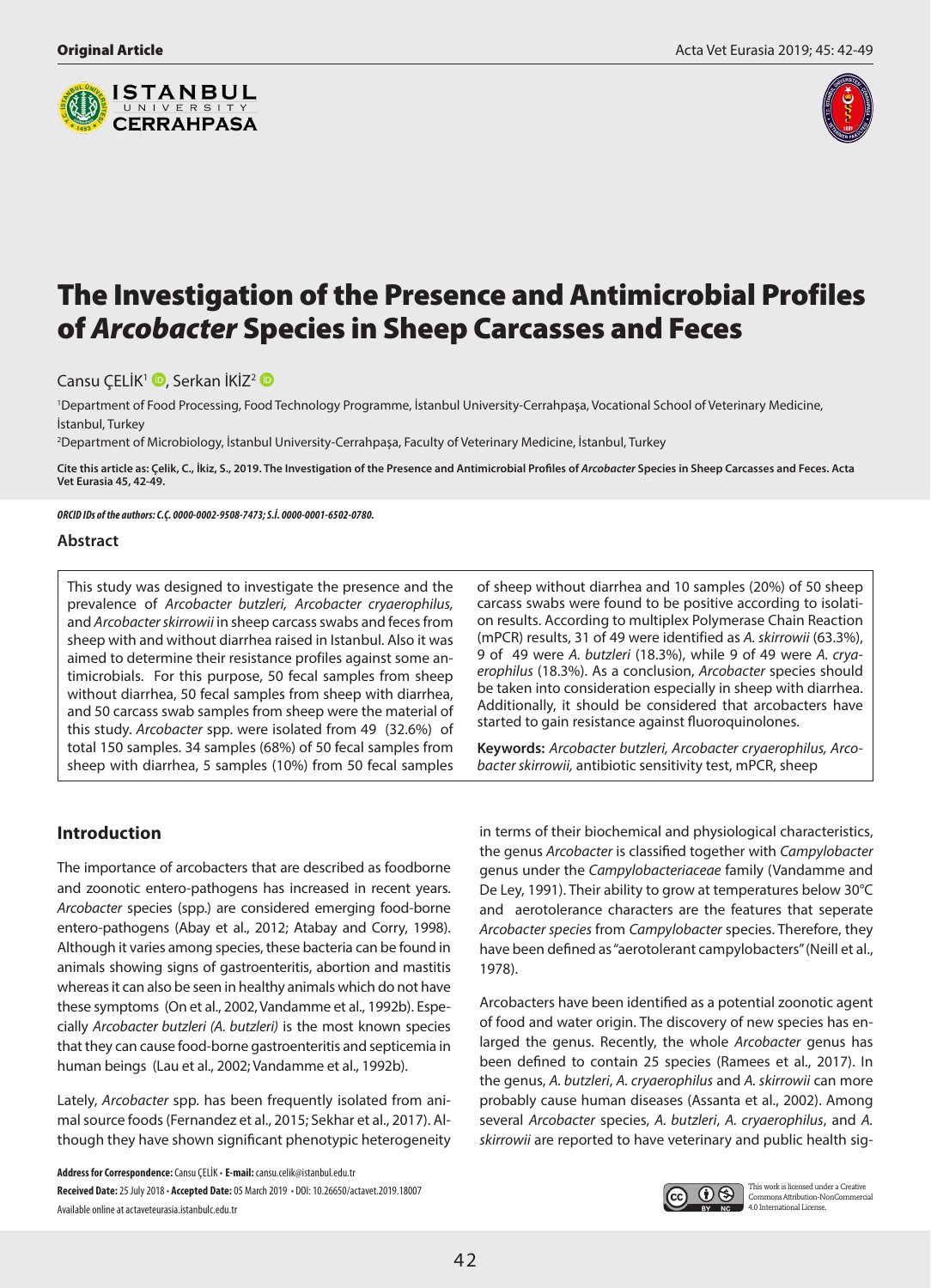nificance. *Arcobacter* spp. have been included among microorganisms that pose a high risk for human health and *A. butzleri* can be isolated from many human cases, it has been accepted as the most significant species in this genus by International Food Microbiology Specification Committee (Collado and Figueras, 2011).

Although there are many medium and different procedures for the identification of *Arcobacter* spp., no standard reference methods have been suggested. Atabay and Corry (1998) used an arcobacter broth with the addition of cefoperazone, amphotericin, and teicoplanin (CAT) supplements in their research, and more recently, Houf et al. (2001) developed an *Arcobacter*-specific isolation method with the use of an arcobacter medium. This medium consisted of five antibiotics, including cefoperazone, trimethoprim, amphotericin, novobiocin, and 5-fluorouracil.

Modified Charcoal Cefoperazone Deoxycholate Agar (mCCDA) with the addition of a CAT supplement was used by Kemp et al. (2005). Columbia agar containing 5% (vol/vol) of defibrinated horse blood was also used by Merga et al. (2011).

The biochemical properties of *Arcobacter* spp. reported by Vandamme et al. (1992a) are that *A. butzleri, A. cryaerophilus, and A. skirrowii* strains have oxidase and catalase activities and can not produce hydrogen sulfide on Triple Sugar Iron agar.

Methods used for direct detection and/or typing of the species in the genus include PCR, multiplex PCR (mPCR), real time PCR (RT-PCR), fluorescence *in situ* hybridisation (FISH), denaturing gradient gel electrophoresis PCR (DGGE-PCR), restriction fragment length polymorphism (RFLP) and matrix assisted laser desorption ionization mass spectrometry (MALDITOF MS) Enterobacterial repetitive intergenic consensus (ERIC) PCR was set up and optimized for the characterization of *A. butzleri, A. cryaerophilus, and A. skirrowii* strains (Houf et al., 2002).

Recently, mPCR has been developed as a very useful method for quick identification of *Arcobacter* species. It has been reported that there is no risk of false positive results based on the contamination with other bacteria from *Campylobacteriaceae* family. It can reduce the time required for the identification of *Arcobacter* spp. and eliminate the likelihood of false-positive results because of other *Campylobacteriaceae* family members (Neubauer and Hess, 2006; Snelling et al., 2006).

Fluroquinolones and tetracycline have been suggested for the treatment of infections caused by *A. butzleri* in humans and animals (Son et al., 2007; Vandenberg et al., 2006). It is stated that the resistance to erythromycin and the susceptibility to ciprofloxacin may have human health effects, as the two antimicrobials are generally used as first-line drugs to treat the bacterial infections due to bacteria in the *Campylobacteriaceae* family (Rahimi, 2014).

Abay et al. (2012) argued as a conclusion of their study that gentamycin, streptomycin, and tetracycline would be suitable antibiotics for the treatment or control of the disease caused by *Arcobacter* spp. in veterinary and human medicine. Aski et al. (2016) reported that all *Arcobacter* isolates were resistant to rifampicin, vancomycin, ceftriaxone, trimethoprim, and cephalothin, and furthermore, the isolates showed high susceptibility to tetracycline, oxytetracycline, erythromycin, ciprofloxacin, kanamycin, amikacin, gentamicin, and enrofloxacin.

This study aimed to investigate the presence and the prevalence of *A. butzleri, A. cryaerophilus,* and *A. skirrowii* in sheep carcass swabs and feces of sheep with and without diarrhea. It also aimed to determine their resistance profiles against some antimicrobials. In addition, the possible effects of season, gender, sample type, and age on the prevalence of arcobacters were examined.

# **Materials and Methods**

This study was approved by Ethic Committee of the İstanbul University Faculty of Veterinary Medicine (Approval number: 2013/74).

## **Samples**

Fifty fecal samples from healthy sheep, 50 fecal samples from sheep with diarrhea, and 50 swab samples from sheep carcasses were taken from different farms and slaughterhouses located in İstanbul, Turkey. All the samples were gathered in the same year and only one sample was received from each sheep. 150 samples were taken from 73 male and 77 female animals. The details of the samples and their collections were given in Table 1. The fecal samples were collected from rectum and stored in sterile plastic containers and the carcass swab samples were taken by using sterile cotton swabs. The swab samples were taken from the area from neck to the hips (50 cm<sup>2</sup>) according to the EU Regulation 2073/2005. All the samples were analyzed in the microbiology laboratory in 3 hours after they were collected from the sheep.

## **Reference strains**

The positive control strains belong to *A. butzleri*, *A. cryaerophilus* and *A. skirrowii* were taken from Victor Segalen Bordeaux II University Hospital's Bacteriological Laboratory.

## **Culture**

Two grams of fecal materials were transferred into the test tubes including 9 ml of arcobacter broth (Oxoid, Basingstoke, UK), and each swab sample was transferred into the test tubes including 2 ml of arcobacter broth with the addition of 5-fluorouracil (100 mg/1000 mL) (Merck, Darmstadt, Germany), amphotericin B (10 mg/1000 mL) (Bioshop, Ontario, Canada), cefoperazone (16 mg/1000 mL) (Sigma-Aldrich, Saint Louis, USA), novobiocin (32 mg/1000 mL) (Sigma-Aldrich, Saint Louis, USA), and trimethoprim (64 mg/1000 mL) (Sigma-Aldrich, Saint Louis, USA) (Houf et al., 2001) as an enrichment broth, and were incubated aerobically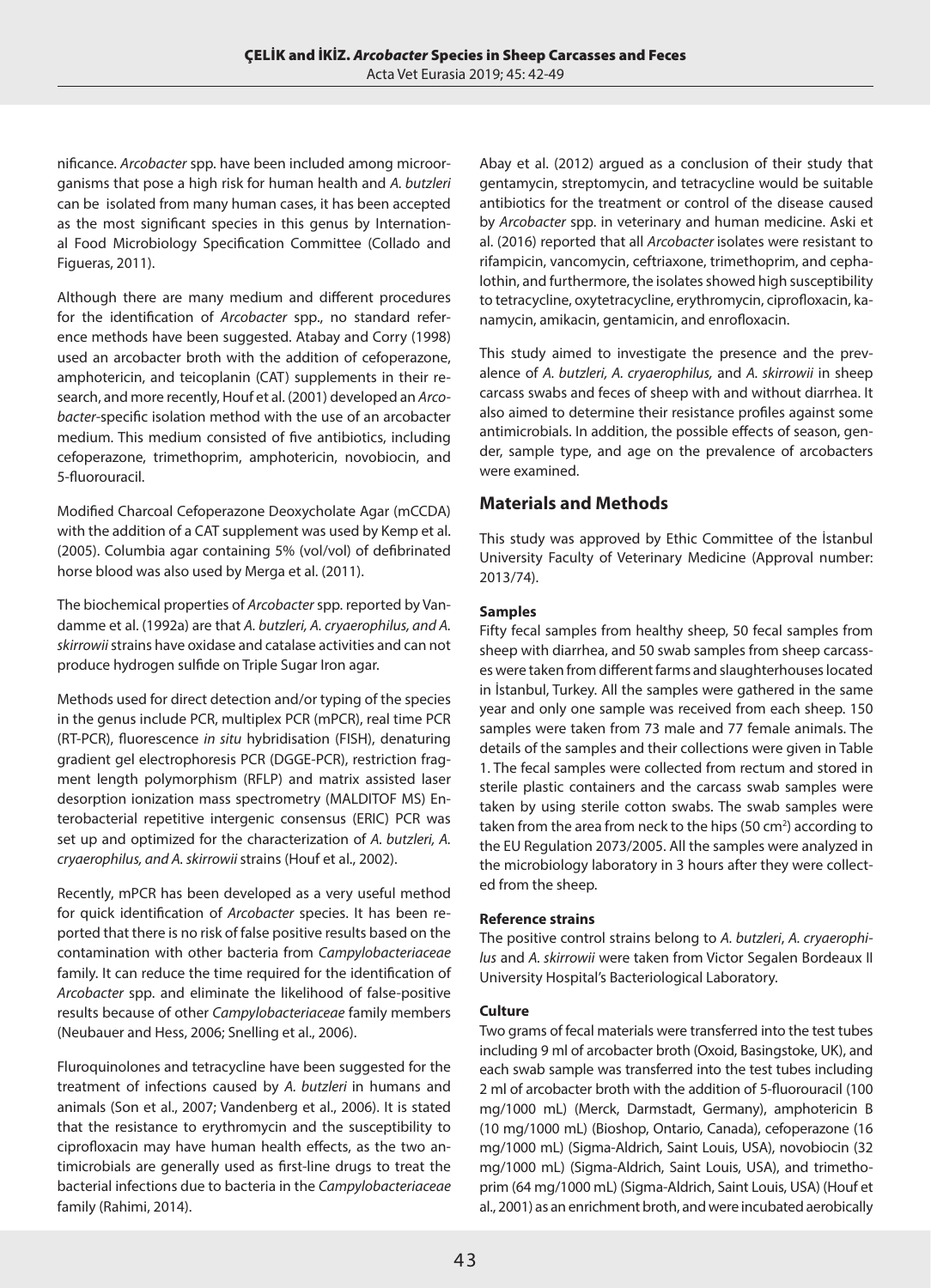Acta Vet Eurasia 2019; 45: 42-49

| Sample type (n:number)                           | <b>Farm code</b>        | Sample number | The month of sample collection |  |  |
|--------------------------------------------------|-------------------------|---------------|--------------------------------|--|--|
| Fecal samples from sheep without diarrhea (n=50) | <b>FARM A</b>           | 20            | MAY                            |  |  |
|                                                  | <b>FARM B</b>           | 20            | JUNE, JULY                     |  |  |
|                                                  | <b>FARM C</b>           | 10            | <b>AUGUST</b>                  |  |  |
| Fecal samples from sheep with diarrhea (n=50)    | FARM A                  | 3             | <b>MAY</b>                     |  |  |
|                                                  | <b>FARM D</b>           | 6             | <b>SEPTEMBER</b>               |  |  |
|                                                  | <b>FARM E</b>           | 10            | <b>OCTOBER</b>                 |  |  |
|                                                  | <b>FARM F</b>           | 4             | <b>NOVEMBER</b>                |  |  |
|                                                  | FARM G                  | 14            | <b>NOVEMBER</b>                |  |  |
|                                                  | <b>FARM H</b>           | 13            | <b>DECEMBER</b>                |  |  |
| Carcass swab samples (n=50)                      | SLAUGHTERHAUSE A        | 10            | <b>JULY</b>                    |  |  |
|                                                  | <b>SLAUGHTERHAUSE B</b> | 15            | <b>JULY</b>                    |  |  |
|                                                  | <b>SLAUGHTERHAUSE C</b> | 15            | <b>AUGUST</b>                  |  |  |
|                                                  | <b>SLAUGHTERHAUSE D</b> | 10            | <b>OCTOBER</b>                 |  |  |

**Table 1.** The information regarding the samples collected in one year

#### **Table 2.** Primer sequences used in this study (Houf et al., 2000)

|                 | <b>Primers</b>   | Sequence (5' to 3')              |
|-----------------|------------------|----------------------------------|
| A.butzleri      | <b>BUTZ</b>      | CCT GGA CTT GAC ATA GTA AGA ATGA |
| 16Ss r DNA      | <b>ARCO</b>      | CGT ATT CAC CGT AGC ATA GC       |
| A.skirrowii     | <b>SKIR</b>      | GGC GAT TTA CTG GAA CAC A        |
| A.cryaerophilus | CRY1             | TGC TGG AGC GGA TAG AAG TA       |
| 23S rDNA        | CRY <sub>2</sub> | AAC AAC CTA CGT CCT TCG AC       |

at 30°C for 24 h. At the same time, motility tests were performed with each sample taken from arcobacter broth after 24 h as soon as the pre-enrichment stage was completed. Spiral or corkscrew motility types were observed. After the pre-enrichment phase, 15 μl was collected from broth culture and was inoculated onto modified charcoal-cefoperazone-deoxycholate agar (Scharlab, Barcelona, Spain) as a selective medium which consisted of CAT supplement (Oxoid, Basingstoke, UK).

It was incubated for 48 h at 30°C under aerobic conditions. At the end of incubation, Gram staining was performed on gray-white, small, round, and S-type colonies. Gram negative colonies were transferred to Columbia agar (Biolife, Milan, Italy). The Gram staining properties of gray-white, small, round, and S-type colonies were reexamined after 24-48 h (Merga et al., 2011). The biochemical features of gram negative bacteria showed catalase and oxidase activities, but no production of hydrogen sulfide was detected from any of the strains. Additionally all reference strains were isolated with the same method.

#### **Multiplex polymerase chain reaction (mPCR)**

The isolates were then identified to species level by multiplex PCR (Houf et al., 2000). A boiling method was used to extract DNA from the *Arcobacter* isolates.

Selected primer sequences shown in Table 2 were amplified according to the method by Houf et al. (2000) through PCR, using a reaction mixture containing 4  $\mu$ l 10X PCR buffer+MgCl<sub>2</sub>, 0.8 µl 10mM dNTPs, 2 µl (20 pmol/mL) of each of the four primers (BUTZ, ARCO, CRY1, CRY2) and 1 µl (20 pmol/mL) of SKIR primer, 0.3 µl of Taq DNA polymerase, 15.9 µl DNase-free water, and 10 µl bacterial DNA for each sample. PCR amplification kit (Qiagen, Germantown, USA) was used in the study. The reactions were performed in a thermal cycler (Biometra UNO-Thermoblock, Dublin, Ireland) with the following amplification conditions: a denaturation step for 3 min at 94°C; 37 amplification cycles: denaturation for 2 min at 94°C, annealing for 45 sec at 61°C, and for 30 sec. extension at 72°C; the final extension step was 7 min at 72°C.

The electrophoresis (Biometra, Dublin, Ireland) was performed approximately at 125V for 45 min. The bands were visualized on an UV illuminator. The resulting products sizes were 257 bp for *A. cryaerophilus*, 401 bp for *A. butzleri,* and 641 bp for *A. skirrowii.* Furthermore, all reference strains were identified with the same technique.

#### **Antibiotic sensitivity test**

The antibiotic resistance profiles of *Arcobacter* strains were determined by using disc diffusion technique. Blood agar that comprised 5% (v/v) of defibrinated horse blood in blood agar base no. 2 was used for this purpose. Sterile cotton-tipped swab was used for spreading on the plate. Later on, each antibiotic disc was placed onto the agar and the plates were kept at 4°C for about 15 min. The plates incubated in a micro-aerobic atmosphere at 30°C for 48 h and the diameters of the inhibition zones were measured with calipers. The diameters of the zones occurred around the discs were evaluated according to the criteria defined for materials for *Campylobacter* spp. by the National Committee for Clinical Laboratory Standards and also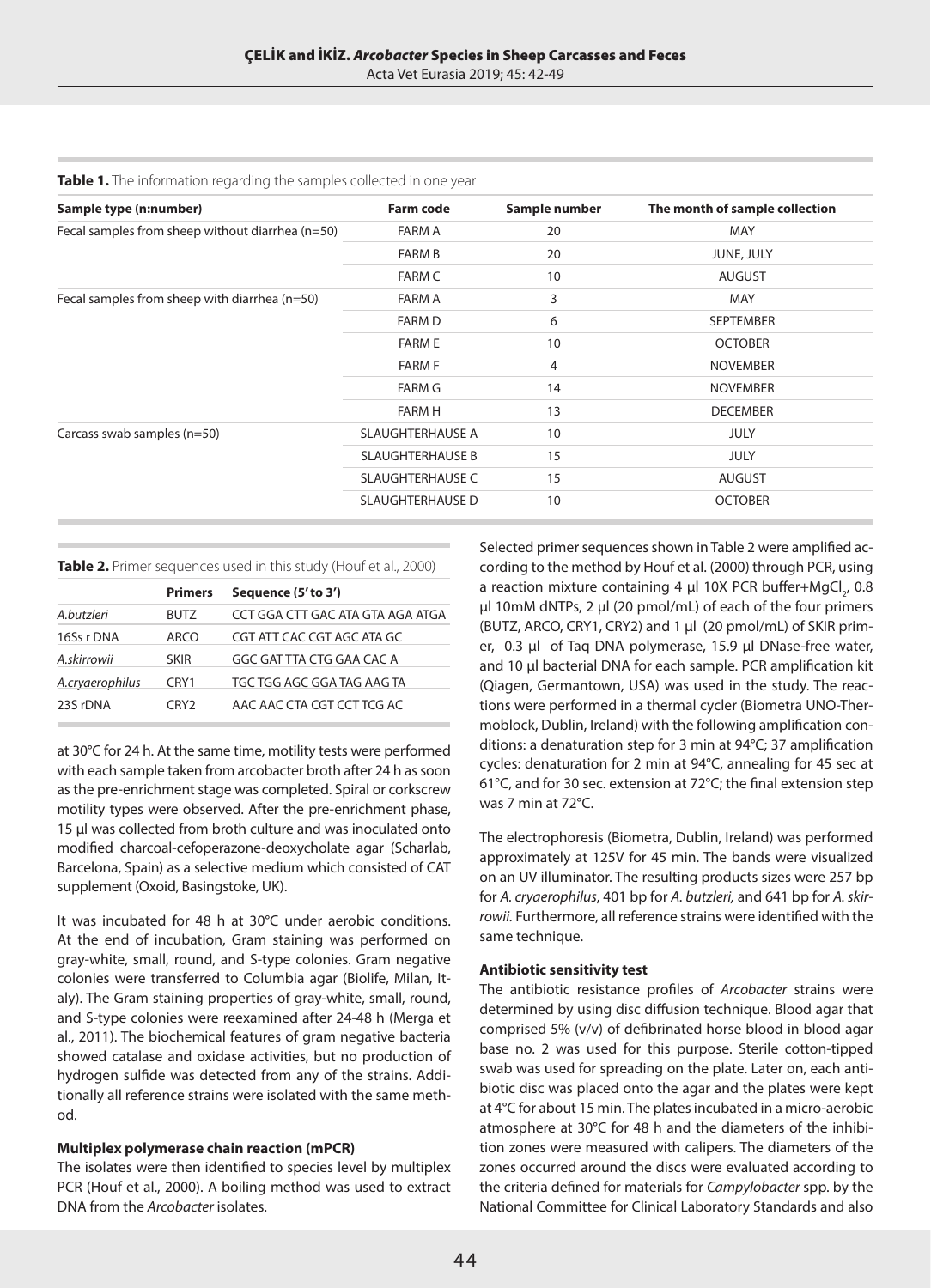according to the criteria specified for *Enterobacteriaceae* by the European Committee on Antimicrobial Susceptibility Testing (2015), since no standardized source was described yet to make comparison.

#### **Statistical analysis**

In order to determine the statistical significance of the findings, the results were evaluated with "Chi-square  $(x^2)$  test" by SPSS 13.0 programme (SPSS Inc.; IL, Chicago, USA) by comparing the positive rates of *A. butzleri, A. cryaerophilus,* and *A. skirrowii* under sex, age, season, and sample subgroups.

# **Results**

### **Culture and isolation studies**

A total of 150 samples were collected from 50 sheep with diarrhea, 50 healthy sheep, and 50 sheep carcasses from the slaughterhouses and farms in and around Istanbul province. Fourty-nine (32.6%) of 150 samples were detected as *Arcobacter* spp.

Thirty-four (68%) of 50 fecal samples from sheep with diarrhea, 5 (10%) of 50 fecal samples from sheep without diarrhea and 10 (20%) of 50 sheep carcass swab samples were found to be positive according to isolation results.

#### **Multiplex Polymerase Chain Reaction (mPCR)**

Presumptive colonies were chosen according to their macroscobic and microscobic features. Only one suspicious colony from each culture were applied for PCR identification. A total of 49 culture positive samples were tested by mPCR and all 49 (100%) samples were positive in terms of *Arcobacter* species. As a result of the agarose gel electrophoresis of the mPCR products, 257 bp for *A. cryaerophilus*, 401 bp for *A. butzleri,* and 641 bp bands for *A. skirrowii* were detected. According to mPCR, 31 of 49 samples were identified as *A. skirrowii* (63.2%), 9 of 49 as *A. butzleri* (18.3%), while 9 of 49 as *A. cryaerophilus* (18.3%) (Figures 1, 2).

#### **Antibiotic sensitivity testing**

All strains identified as *A. butzleri* were susceptible to methicillin (30 µg) (Bioanalyse, Ankara, Turkey) and gentamycin (10 µg)







Figure 2. M: Marker, N: Negative Control, B: *A.butzleri* Positive Control, C: *A.cryaerophilus* Positive Control, S: *A.skirrowii* Positive Control, 33-49: Samples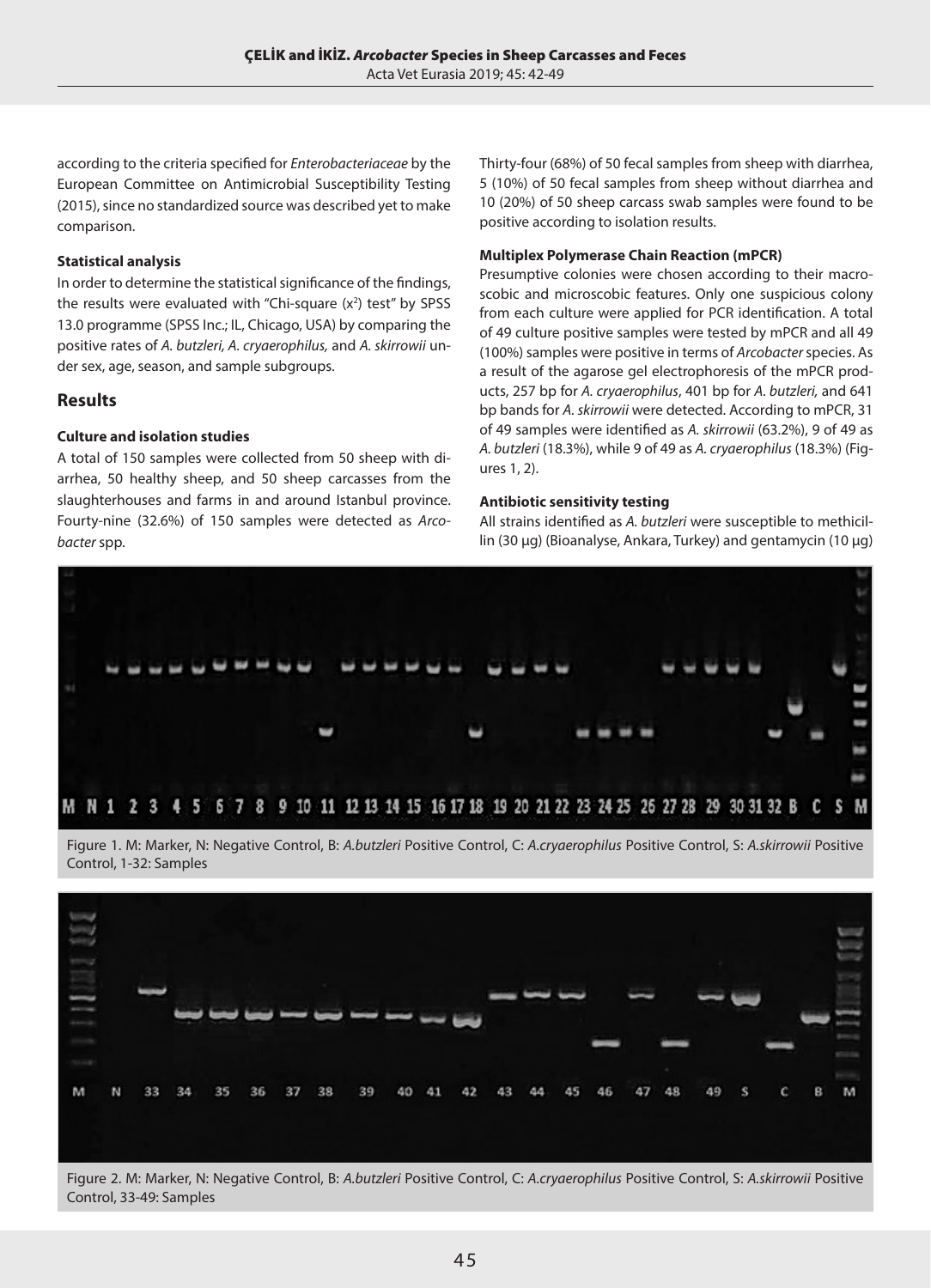Acta Vet Eurasia 2019; 45: 42-49

|                                             | <b>Antimicrobial Agent</b>              | A.butzleri (n) |              |                | A.cryaerophilus (n) |                |                | A.skirrowii (n) |              |                |
|---------------------------------------------|-----------------------------------------|----------------|--------------|----------------|---------------------|----------------|----------------|-----------------|--------------|----------------|
|                                             |                                         | $\mathbf R$    | S            | т              | $\mathsf{R}$        | S              |                | $\mathsf{R}$    | S            | L              |
| Penicillin                                  | Penicillin G 10 unit/disk               | 9              | $\mathbf 0$  | $\mathbf 0$    | 9                   | $\mathbf 0$    | $\mathbf{0}$   | 29              | $\mathbf{0}$ | $\overline{2}$ |
|                                             | Ampiciline + Sulbactam 1:120 mg         | 3              | 3            | 3              | 5                   | 3              | 1              | 5               | 14           | 12             |
|                                             | Amoxicillin 25 µq                       | $\overline{2}$ | 5            | $\overline{2}$ | 5                   | 3              | 1              | 11              | 12           | 8              |
|                                             | Methicillin 30 µg                       | $\Omega$       | 9            | $\mathbf 0$    | 8                   | $\mathbf 0$    | 1              | 17              | 4            | 10             |
|                                             | Amoxicillin + Clavulanic acid 2:1 30 µg | 3              | 5            | $\mathbf{1}$   | 4                   | 4              | $\mathbf{1}$   | 10              | 21           | 0              |
| Tetracyclines                               | Tetracycline 30 µg                      | $\overline{2}$ | 6            | 1              | $\mathbf 0$         | 9              | $\Omega$       | 0               | 31           | $\mathbf 0$    |
|                                             | Oxytetracycline 30 µg                   | 4              | 5            | $\mathbf 0$    | $\mathbf 0$         | $\overline{7}$ | $\overline{2}$ | 0               | 25           | 6              |
|                                             | Doxycycline 30 µg                       |                | 6            | 2              | $\mathbf 0$         | 9              | 0              | $\mathbf{1}$    | 30           | $\mathbf 0$    |
| Quinolones                                  | Ofloxacin 5 µq                          | 8              | $\mathbf{1}$ | $\Omega$       | 9                   | $\mathbf 0$    | $\mathbf{0}$   | 9               | 5            | 17             |
|                                             | Ciprofloxacin 5 µg                      | 4              | 0            | 5              | 4                   | 1              | 4              | 7               | 6            | 18             |
|                                             | Enrofloxacin 5 µg                       | $\overline{2}$ | 2            | 5              | 3                   | 3              | 3              | $\overline{2}$  | 22           | 7              |
|                                             | Nalidixic Acid 30 µg                    | 9              | $\mathbf 0$  | 0              | 6                   | 1              | $\overline{2}$ | 8               | 8            | 15             |
| Aminoglycosid                               | Amikacin 30 µg                          | 0              | 7            | 2              | 0                   | 9              | 0              | 1               | 29           | 1              |
|                                             | Gentamisin 10 µg                        | 0              | 9            | $\mathbf 0$    | $\mathbf 0$         | 8              | $\mathbf{1}$   | 2               | 28           | 1              |
| <b>Macrolides</b>                           | Erythromycin 15 µg                      | $\Omega$       | 0            | 9              | $\Omega$            | $\mathbf{1}$   | 8              | $\mathbf{1}$    | $\mathbf 0$  | 30             |
| Rifamycin                                   | Rifampicin 30 µg                        | 9              | $\Omega$     | $\mathbf 0$    | 9                   | $\mathbf 0$    | $\Omega$       | 30              | 1            | $\mathbf 0$    |
| Cephalosporins                              | Cephalothin 30 µq                       | 8              | 1            | $\mathbf 0$    | 8                   | $\mathbf 0$    | $\mathbf{1}$   | 28              | $\mathbf{1}$ | $\overline{2}$ |
| Nitrofurantoin                              | Nitrofurantoin 300 µg                   | 8              | 1            | $\mathbf 0$    | 4                   | $\overline{4}$ | 1              | 1               | 30           | $\mathbf 0$    |
| Vancomycin                                  | Vancomycin 30 µg                        | 9              | $\Omega$     | $\mathbf 0$    | 9                   | $\mathbf 0$    | 0              | 29              | $\mathbf{1}$ | 1              |
| R: resistant; S: sensitive; I: intermediate |                                         |                |              |                |                     |                |                |                 |              |                |

#### **Table 3.** Antibiotic sensitivity test results of *Arcobacter* strains

(Oxoid, Basingstoke, UK), and all *A. cryaerophilus* strains were susceptible to tetracycline (30 µg) (Oxoid, Basingstoke, UK), doxycycline (30 µg) (Oxoid, Basingstoke, UK), and Amikacin (30 µg) (Oxoid, Basingstoke, UK), while all *A. skirrowii* strains were found to be susceptible to tetracycline.

All of *A. butzleri* strains had intermediate sensitivity to erythromycin (15 µg) (Oxoid, Basingstoke, UK), whereas all *A. butzleri* strains had resistance to penicillin G (10 Unit/disk) (Oxoid, Basingstoke, UK), rifampicin (30 µg) (Oxoid, Basingstoke, UK), vancomycin (30 µg) (Oxoid, Basingstoke, UK), and nalidixic acid (30 µg) (Oxoid, Basingstoke, UK). And all *A. cryaerophilus* strains showed resistance to ofloxacin (5 µg) (Oxoid, Basingstoke, UK), vancomycin, and rifampicin. Other strains showed variable results as shown in Table 3.

#### **Statistical findings**

The effects of season, age, gender, and sample type on isolation rate were examined. The effect of season was found statistically significant (p<0.05) for *A. cryaerophilus* and *A. skirrowii`s* isolation rates. The effect of age was statistically significant (p<0.05) on *A. butzleri* and *A. skirrowii*'s isolation rates. The effect of gender was not statistically significant for none of these three *Arcobacter* species` isolation ratios. The sample type was found 99% statistically significant (p<0.05) related to *A. butzleri, A. cryaerophilus,* and *A. skirrowii`s* isolation rates.

## **Discussion**

Arcobacters have been accepted as "important zoonotic pathogenic" bacterial strains (Cardoen et al., 2009). The non-human sources of arcobacters have also been reported to be healthy or have affected animals of various species, various foods, and water (Kabeya et al., 2003).

In a study carried out in Turkey (Sürmeli, 2006), 104 sheep stool samples were taken under microaerobic conditions using membrane filtration technique and only one *A. cryeraophilus* was identified by mPCR method as reported. In Belgium, Van Driessche et al. (2003) collected 62 healthy sheep feces from slaughterhouses and performed a direct isolation from the feces samples. According to their report, they identified *A. butzleri* only in 3 (4.8%) samples, whereas 10 *Arcobacter* species (16%) were isolated after pre-enrichment.

In our study, 31 of 49 were identified as *A. skirrowii* (63.3%), 9 of 49 as *A. butzleri* (18.3%), while 9 of 49 as *A. cryaerophilus* (18.3%). Using the arcobacter broth medium-mCCDA-Columbia agar (defibrinated horse blood supplement) as an isolation technique may account for the increase in the isolation rate. Another explanation for the differences found in the rates may be the use of stool sample instead of swab. In this study, 8 *A. butzleri* (16%), 1 *A. cryaerophilus* (2%), and 1 *A. skirrowii* (2%)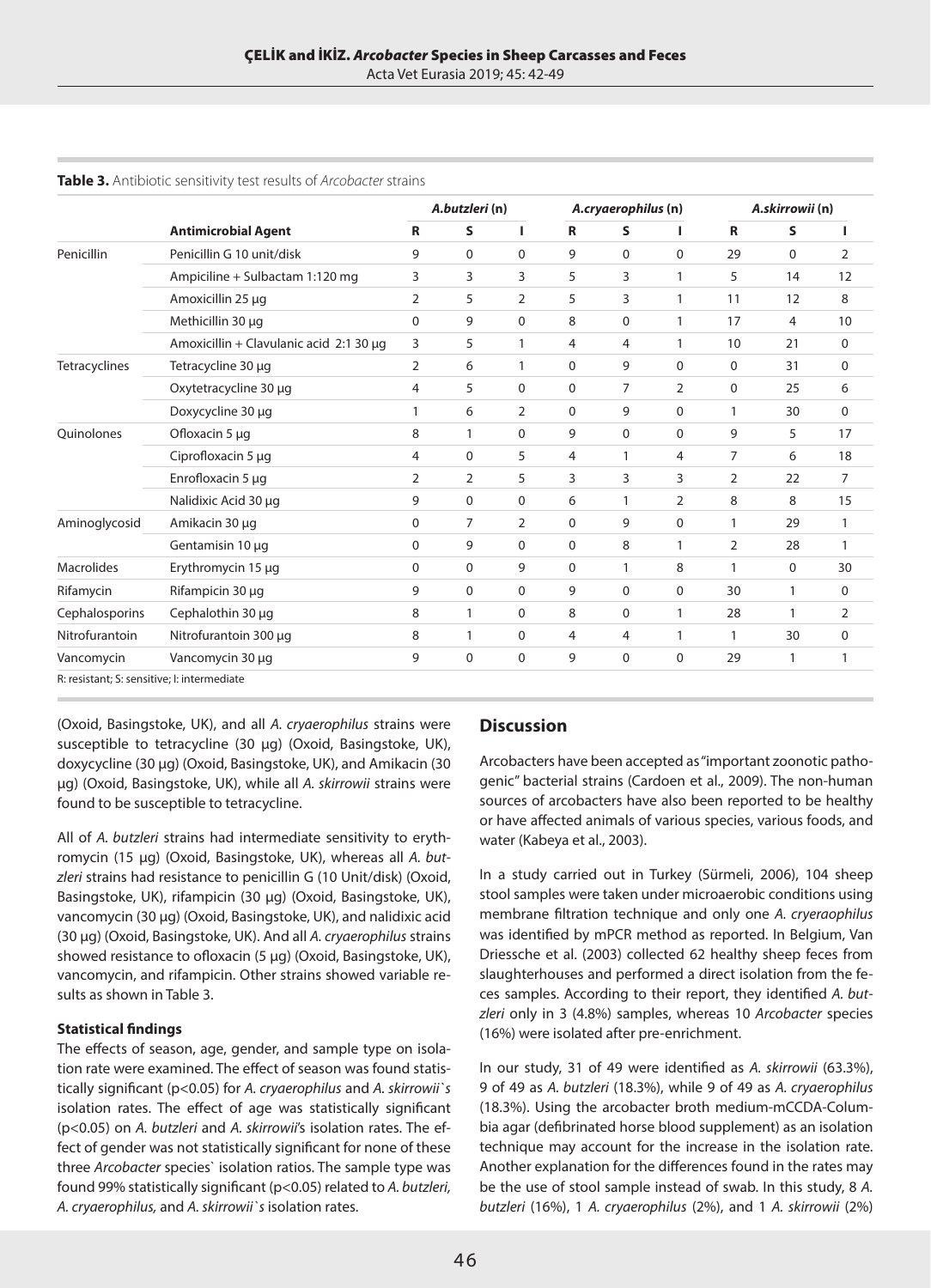were identified from 50 sheep carcass swab samples. Any information with regard to whether the animals having enteritis could not be obtained.

In a study carried out in Turkey (Ertaş and Doğruer, 2009), *Arcobacter* spp. were isolated from 85 (42.5%) of 200 minced meat samples. *A. butzleri* was detected from 39% and *A. skirrowii* was detected from 4% of minced sheep meat samples, while *A. butzleri* was detected from 40% and *A. skirrowii* was detected from 2% of minced cattle meat. The prevalence rate of arcobacters in minced meat obtained from sheep in their study was higher than the prevalence rate we had from swab sample in our thesis study. The difference in prevalence suggested a possible increase in *Arcobacter* contamination as the meat samples were processed by equipment like mincer. Further, the microorganisms on the surface of the meat might have spread all over it during the course of grinding and mixing the mincemeat leading to food spoilage.

In Japan, Kabeya et al. (2003) found 12 (3.6%) *Arcobacter* species from 332 healthy cattle feces samples, whereas Van Driessche et al. (2003) identified 39.2% *Arcobacter* species from healthy bovine feces samples and 16.1% *Arcobacter* species from healthy ovine feces samples. Nachamkin et al. (2008) reported that they identified *A. butzleri* from feces samples of pig, cattle, horse, ostrich, turtle, and *A. skirrowii* from sheep and cattle with diarrhea and hemorrhagic colitis. *A. skirrowii* was detected from sheep having enteritis and most *A. butzleri* strains were isolated from diarrheic feces of humans and animals (Vandamme et al., 1992a). In our study, 34 (68%) *Arcobacter* species were detected from 50 feces samples belonged to sheep with enteritis and we found 25 (50%) *A. skirrowii*, 8 (16%) *A. cryaerophilus,* and 1 (2%) *A. butzleri*.

It was reported that season, climate, geographical location, sampling type, and isolation method had an effect on the prevalence values to be obtained (Merga et al., 2011). Golla et al. (2002) stated that there was a direct correlation between increased age and increased prevalence of arcobacters in their studies. In our study, the incidence of *A. cryaerophilus* increased in proportion to the increase in age from 1 month to 3 years, but the graph showed a reverse slope for *A. butzleri*. The incidence of *A. skirrowii* reached the highest rate between 1 and 3 years.

Researchers reported that there was no significant difference in the rates of arcobacters between goats and sheep (p>0.05) (Van Driessche et al., 2003; Van Driessche et al., 2005). In our study, the effect of gender difference on the incidence of *Arcobacter* species was statistically insignificant (p>0.05). The effect of seasons on the incidence of *A. cryaerophilus* (p<0.05) and *A. skirrowii* (p<0.001) in this study was also statistically significant.

It was also reported in other research (Van Driessche et al., 2003; 2005), as reported in this study, that the difference in season and farm management could have an effect on the rates found. The heavy conditions of the winter season in Turkey and keeping the animals in narrow and unhygienic shelters may be another cause of the seasonal effect. The effect of the presence of diarrhea was found to be statistically significant on the isolation rates (p<0.001) of *A. cryaerophilus* (p<0.01) and *A. skirrowii*.

The most commonly prescribed drugs as antibiotics are erythromycin or a fluoroquinolone such as ciprofloxacin (Luber et al., 2003). Tetracycline, doxycycline, and gentamicin are sometimes listed as alternative drugs for treatment (Houf et al., 2004). Pérez-Cataluña et al. (2017) stated that the resistance to ciprofloxacin, one of the antibiotics recommended for the treatment of intestinal infections of *Arcobacter*, detected 10.7% of the strains, and indicated the importance of selecting the most effective treatment. In our study as well, most of the *Arcobacter* strains showed a resistance or an intermediate profile against some of the fluoroquinolones antibiotics, such as enrofloxacin, ofloxacin, and ciprofloxacin. The resistance to erythromycin and quinolone antibiotics found in this study can be considered as a worrisome condition, because these antimicrobial agents have been reported to be the first-line antibiotics used in the treatment of infections caused by members of the Campylobacteracea family (Houf et al., 2004).

In Milesi's research (2011), it was reported that all *Arcobacter* spp. isolates from animal originated food were detected as resistant to cephalothin, sulfamethoxazole / trimethoprim, and nalidixic acid. The majority of *A. cryaerophilus* and *A. skirrowii* strains were found as sensitive to tetracyline and amikacin, which is compatible with some other research results (Abay et al., 2012; Collado and Figueras, 2011; Son et al., 2007; Ünver et al., 2013). However, *A. butzleri*'s strains were detected to have started to gain some resistance against to these 2 antimicrobial agents.

The results have exhibited that *A. skirrowii* may also show a significant diarrhea effect in sheep, such as in human and other animals. Considering the increase in the prevalence of *Arcobacter spp.* isolates from sheep in autumn (Grove-White et al., 2014), another reason for the high incidence of *A. skirrowii* isolates in our research may be the gathering of diarrhea cases in November and December.

Although the results of the studies on fluoroquinolones indicate that it is the most effective antibiotic group in the treatment of *Arcobacter* infections, most of the *Arcobacter* strains detected in this research show resistance or half sensitivity to enrofloxacin, ofloxacin, and ciprofloxacin, which are the antibiotics of this group. In this study arcobacters cause diarrhea in sheep and these animals may play a very important reservoir role for humans. Hence, as with human beings, of the analyses of diarrhea cases should take into consideration the existence of *Arcobacter* species in sheep. As a result, the study suggests, in line with many other researches, that these varying sensitivity and resistance profiles to the antibiotics may be due to the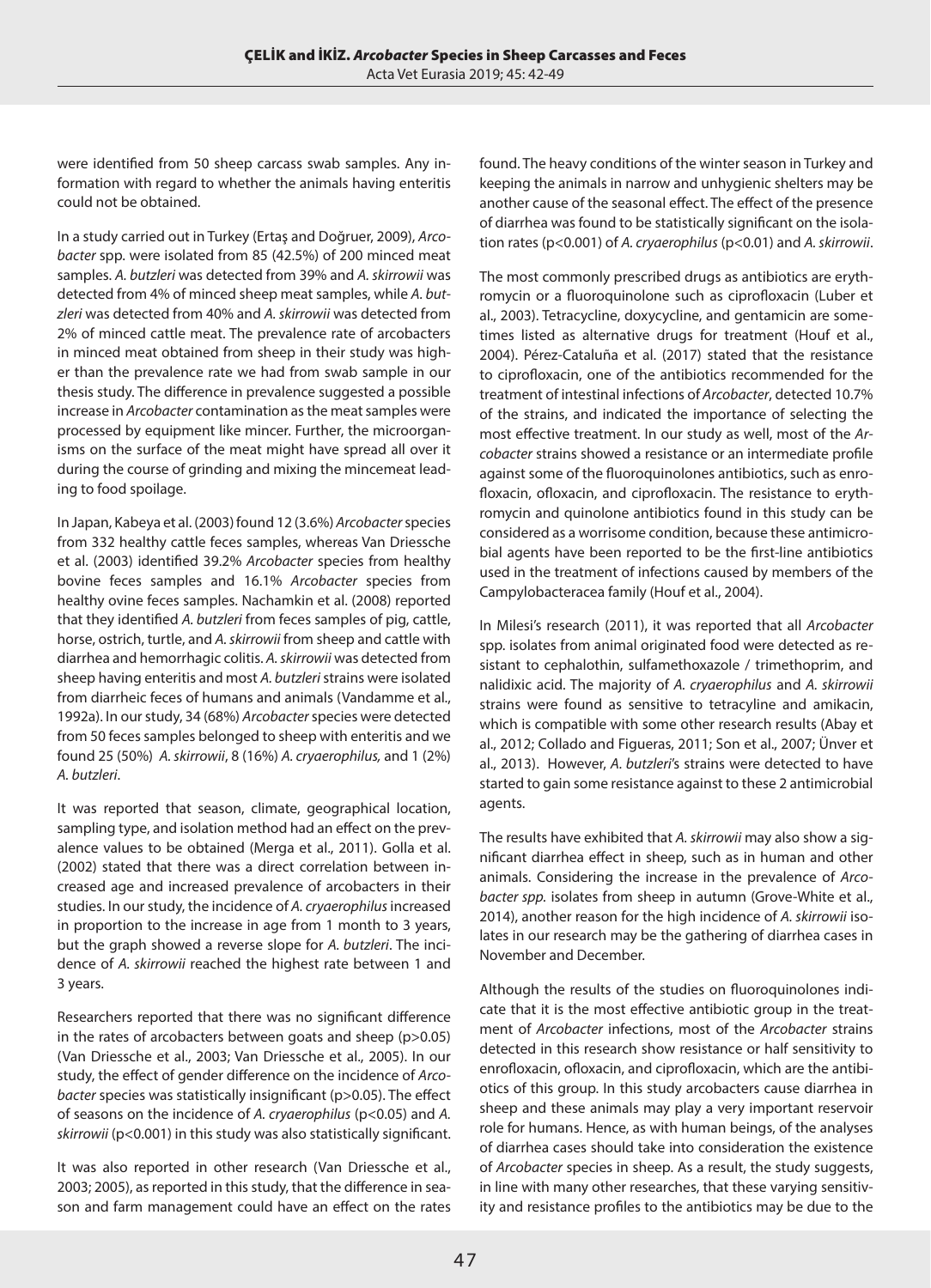lack of a standard antimicrobial susceptibility test developed for *Arcobacter* species (Vandenberg et al., 2006).

In conclusion, *A. skirrowii A. butzleri* and *A. cryaerophilus* were identified with the rate of (63.3%), (18.3%) and (18.3%) respectively. *A. skirrowii* was found more than other *Arcobacter* species in fecal samples with diarrhea. Regarding the effect of season, age, sample type and gender, only the effect of gender was not found statistically significant for none of these three *Arcobacter* species` isolation ratios whereas the effect of season was found statistically significant for *A. cryaerophilus* and *A. skirrowii`s* isolation rates and the effect of age was statistically significant on *A. butzleri* and *A. skirrowii*'s isolation rates. The sample type was found also statistically important regarding *A. butzleri, A. cryaerophilus,* and *A. skirrowii`s* isolation rates. In terms of the medication of *Arcobacter* infections, it was observed that they started to gain resistance against to fluoroquinolones which was known as the best antibiotic groups for arcobacters.

**Ethics Committee Approval:** Ethics committee approval was received for this study from the ethics committee of İstanbul University Faculty of Veterinary Medicine (2013/74).

**Peer-review:** Externally peer-reviewed.

**Author Contributions:** Concept – S.İ., C.Ç.; Design – S.İ., C.Ç.; Supervision – S.İ.; Resources – C.Ç.; Materials – C.Ç.; Data Collection and/or Processing – C.Ç.; Analysis and/or Interpretation – C.Ç., S.İ.; Literature Search – C.Ç.; Writing Manuscript – C.Ç.; Critical Review – C.Ç., S.İ.

**Conflict of Interest:** The authors have no conflicts of interest to declare.

**Financial Disclosure:** This study was supported by Scientific Research Projects Coordination Unit of İstanbul University (Project number: 35968).

# **References**

- **Abay S., Kayman T., Hizlisoy H., Aydin F., 2012.** In vitro antibacterial susceptibility of *Arcobacter butzleri* isolated from different sources. Journal of Veterinary Medical Science 74, 613-616. [\[CrossRef](https://doi.org/10.1292/jvms.11-0487)]
- **Aski H.S., Tabatabaei M., Khoshbakht R., Raeisi M., 2016.** Occurrence and antimicrobial resistance of emergent *Arcobacter* spp. isolated from cattle and sheep in Iran. Comparative Immunology, Microbiology and Infectious Diseases 44, 37-40. [\[CrossRef\]](https://doi.org/10.1016/j.cimid.2015.12.002)
- **Assanta M.A., Roy D., Lemay M.J., Montpetit D., 2002.** Attachment of *Arcobacter butzleri*, a new waterborne pathogen, to water distribution pipe surfaces. Journal of Food Protection 65, 1240-1247. [[CrossRef](https://doi.org/10.4315/0362-028X-65.8.1240)]
- **Atabay H.I., Corry, J.E., 1998.** Evaluation of a new arcobacter enrichment medium and comparison with two media developed for enrichment of *Campylobacter* spp. International Journal of Food Microbiology 41, 53-58. [[CrossRef\]](https://doi.org/10.1016/S0168-1605(98)00034-8)
- **Cardoen S., Van Huffel X., Berkvens D., Quoilin S., Ducoffre G., Saegerman C., Speybroeck N., Imberechts H., Herman L., Ducatelle**

**R., Dierick K., 2009.** Evidence-based semiquantitative methodology for prioritization of foodborne zoonoses*.* Foodborne Pathogens and Disease 6, 1083-1095. [\[CrossRef\]](https://doi.org/10.1089/fpd.2009.0291)

- **Collado L., Figueras M.J., 2011.** Taxonomy, epidemiology and clinical relevance of the genus *Arcobacter*. Clinical Microbiology Reviews 24, 174-192. [\[CrossRef](https://doi.org/10.1128/CMR.00034-10)]
- **Ertaș N., Doğruer Y., 2009.** Prevalence of *Arcobacter* species in ground meat from cattle and sheep using multiplex PCR techniques. Fırat University Medical Journal of Health Sciences 23, 95-100.
- **European Committee on Antimicrobial Susceptibility Testing, 2015.** European Committee on Antimicrobial Susceptibility Testing. Breakpoint tables for Interpretation of MICs and zone diameters ,Version 5.0
- **Fernandez H., Villanueva M.P., Mansilla I., Gonzalez M., Latif F., 2015.** *Arcobacter butzleri* and *A. cryaerophilus* in human, animals and food sources, in southern Chile. Brazilian Journal of Microbiology 46, 145-147. [[CrossRef\]](https://doi.org/10.1590/S1517-838246120140095)
- **Golla S.C., Murano E.A., Johnson L.G., Tipton N.C., Cureington E.A., Savell J.W., 2002.** Determination of the occurrence of *Arcobacter butzleri* in beef and dairy cattle from Texas by various isolation methods. *Journal of Food Protection* 65, 1849-1853. [[CrossRef](https://doi.org/10.4315/0362-028X-65.12.1849)]
- **Grove-White D.H., Leatherbarrow A.J.H., Cripps P.J., Diggle P.J., French N.P., 2014.** Temporal and farm-management-associated variation in faecal pat prevalence of *Arcobacter* spp. in ruminants. Epidemiology & Infection 142, 861-870. [\[CrossRef\]](https://doi.org/10.1017/S095026881300160X)
- **Houf K., Devriese L.A., De Zutter L., Van Hoof J., Vandamme P., 2001.** Development of a new protocol for the isolation and quantification of *Arcobacter* species from poultry products. International Journal of Food Microbiology 71, 189-196. [[CrossRef](https://doi.org/10.1016/S0168-1605(01)00605-5)]
- **Houf K., Devriese L.A., Haesebrouck F., Vandenberg O., Butzler J.P., Hoof J.V., Vandamme P., 2004.** Antimicrobial susceptibility patterns of *Arcobacter butzleri* and *Arcobacter cryaerophilus* strains isolated from humans and broilers. Microbial Drug Resistance 10, 243-247. [\[CrossRef](https://doi.org/10.1089/mdr.2004.10.243)]
- **Houf K., De Zutter L., Van Hoof J., Vandamme P., 2002.** Assessment of the genetic diversity among Arcobacters isolated from poultry products by using two PCR- based typing methods. Applied Enviromental Microbiology 68, 2172-2178. [[CrossRef](https://doi.org/10.1128/AEM.68.5.2172-2178.2002)]
- **Houf K., Tutenel A., de Zutter L., Hoof J.V., Vandamme P., 2000.** Development of a multiplex PCR assay for simultaneous detection and identification *of Arcobacter butzleri, Arcobacter cryaerophilus* and *Arcobacter skirrowii*. FEMS Microbiology Letters 193, 89-94. [\[CrossRef\]](https://doi.org/10.1111/j.1574-6968.2000.tb09407.x)
- **Kabeya H., Maruyama S., Morita Y., Kubo M., Yamamoto K., Arai S., Izumi T., Kobayashi Y., Katsube Y., Mikami T., 2003.** Distribution of *Arcobacter* species among livestock in Japan. Veterinary Microbiology 93, 153-158. [\[CrossRef\]](https://doi.org/10.1016/S0378-1135(02)00312-7)
- **Kemp R., Leatherbarrow A.J., Williams N.J., Hart C.A., Clough H.E., Turner J., Wright E.J., French N.P., 2005.** Prevalence and genetic diversity of *Campylobacter* spp. in environmental water samples from a 100-square-kilometer predominantly dairy farming area. Applied and Environmental Microbiology 71, 1876-1882. [[CrossRef](https://doi.org/10.1128/AEM.71.4.1876-1882.2005)]
- **Lau S.K., Woo PC, Teng J.L., Leung K.W., Yuen K.Y., 2002**. Identification by 16S ribosomal RNA gene sequencing of *Arcobacter butzleri* bacteraemia in a patient wit<sup>[\[CrossRef\]](https://doi.org/10.1136/mp.55.3.182)</sup>
- **Luber P., Bartelt E., Genschow E., Wagner J., Hahn H., 2003.** Comparison of broth microdilution, E Test, and agar dilution methods for an-